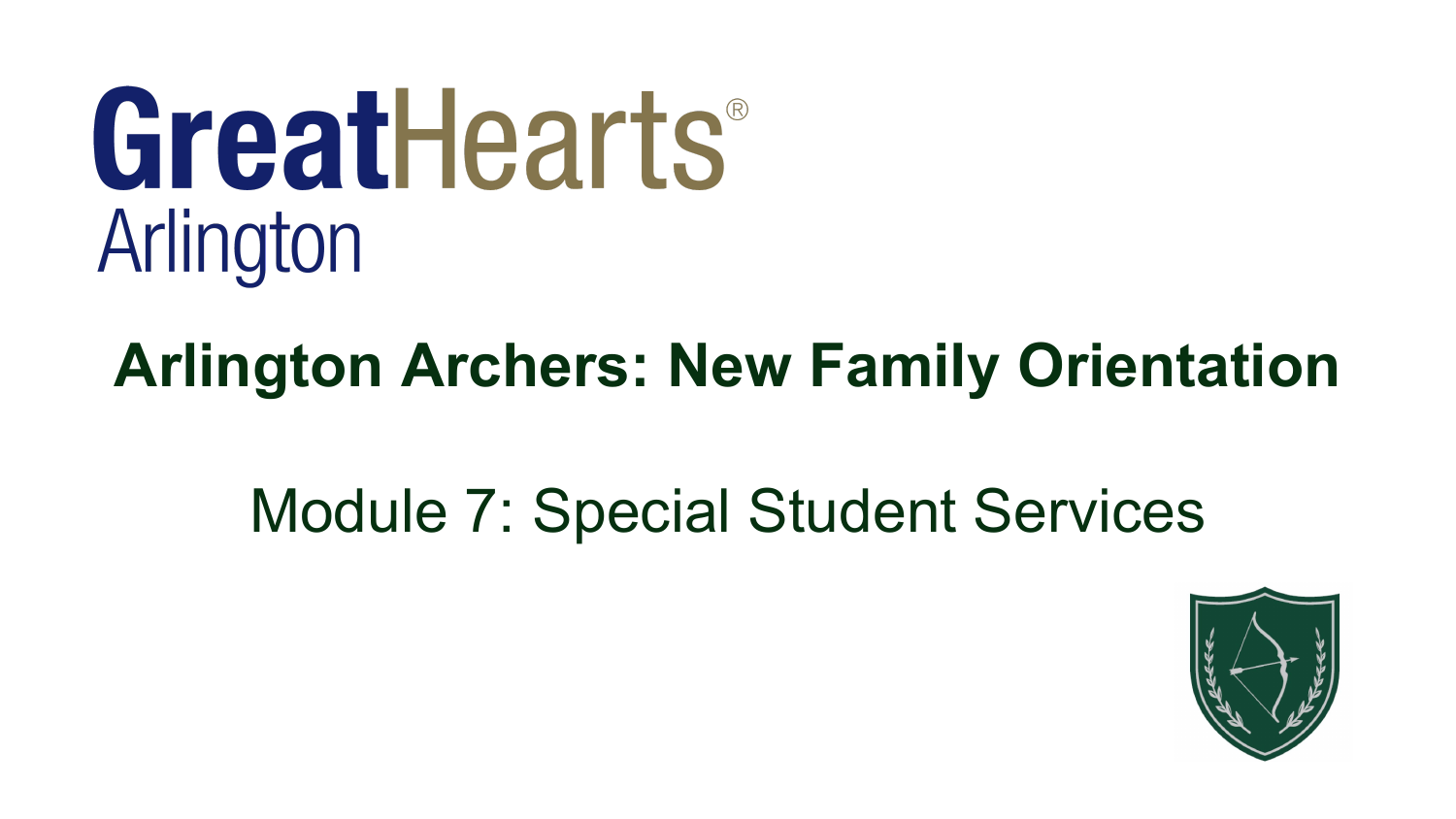#### **Table of Contents: Student Services**

- 1. Meeting All Children's Needs
- 2. Continuum of Services
- 3. Child Find
- 4. Response to Intervention (RtI)
- 5. 504- Rehabilitation Act of 1973
- 6. English Learner
- 7. Special Education Services
- 8. Questions?

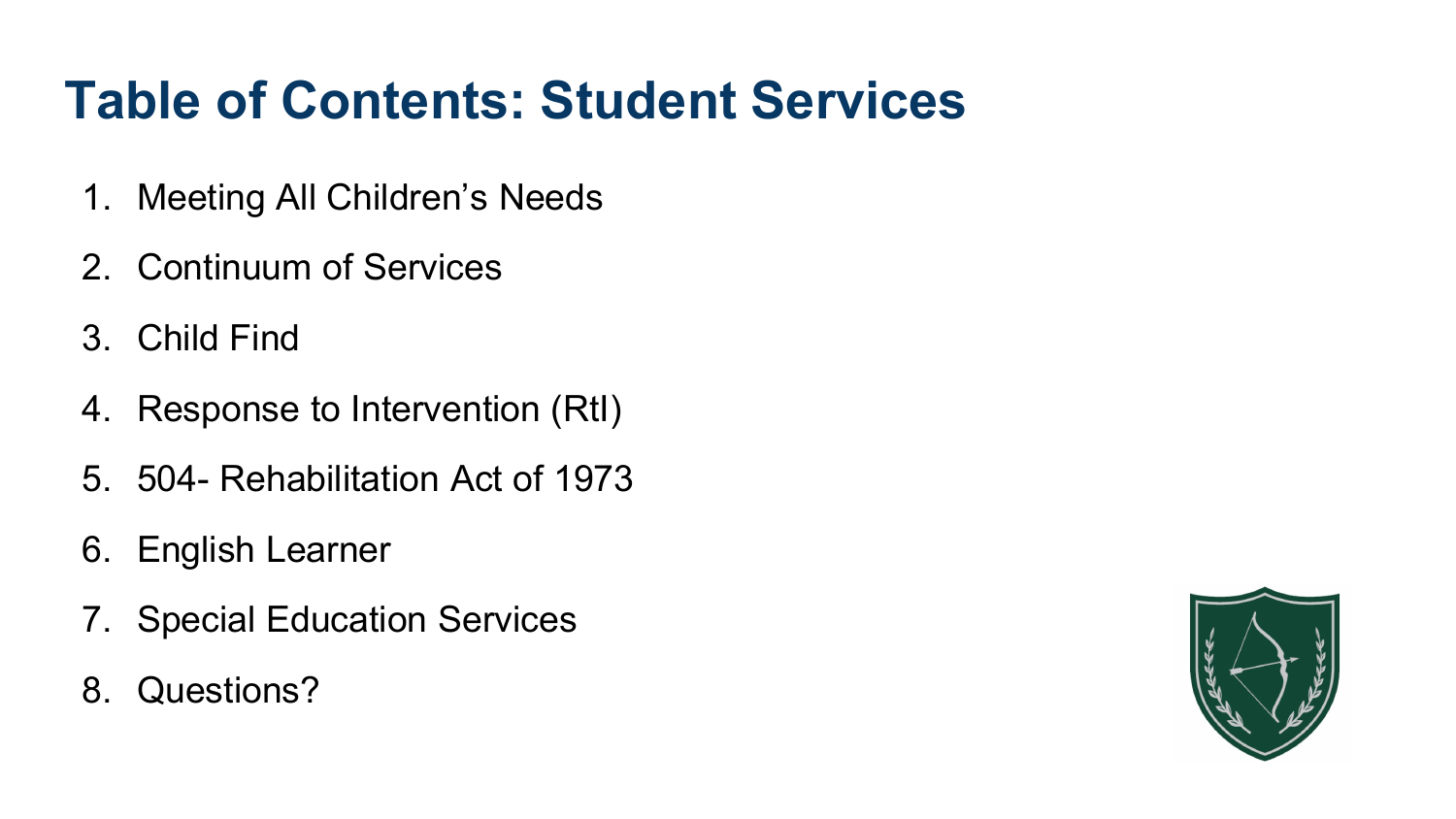## Meeting All Children's Needs



*Our ability to reach unity in diversity will be the beauty and test of our civilization.*

- Mahatma Ghandi

Providing access to a classical education to students with diverse needs is central to Great Hearts' philosophy of education, which seeks to enrich the lives of all of our children. As such, our practice is to provide access for all students to a rich curriculum aimed with the purpose of educating a child's soul, heart and mind.

In order to provide such access, we must first and foremost, focus on the acknowledgement of the diversity within the human race.

In the wise words of Shelley Moore, "We are diverse, all of us. We all have strengths, we all have stretches, and we all need to get better at something. The difference in teaching to diversity, however, is that we don't start with our deficits, we start with our strengths."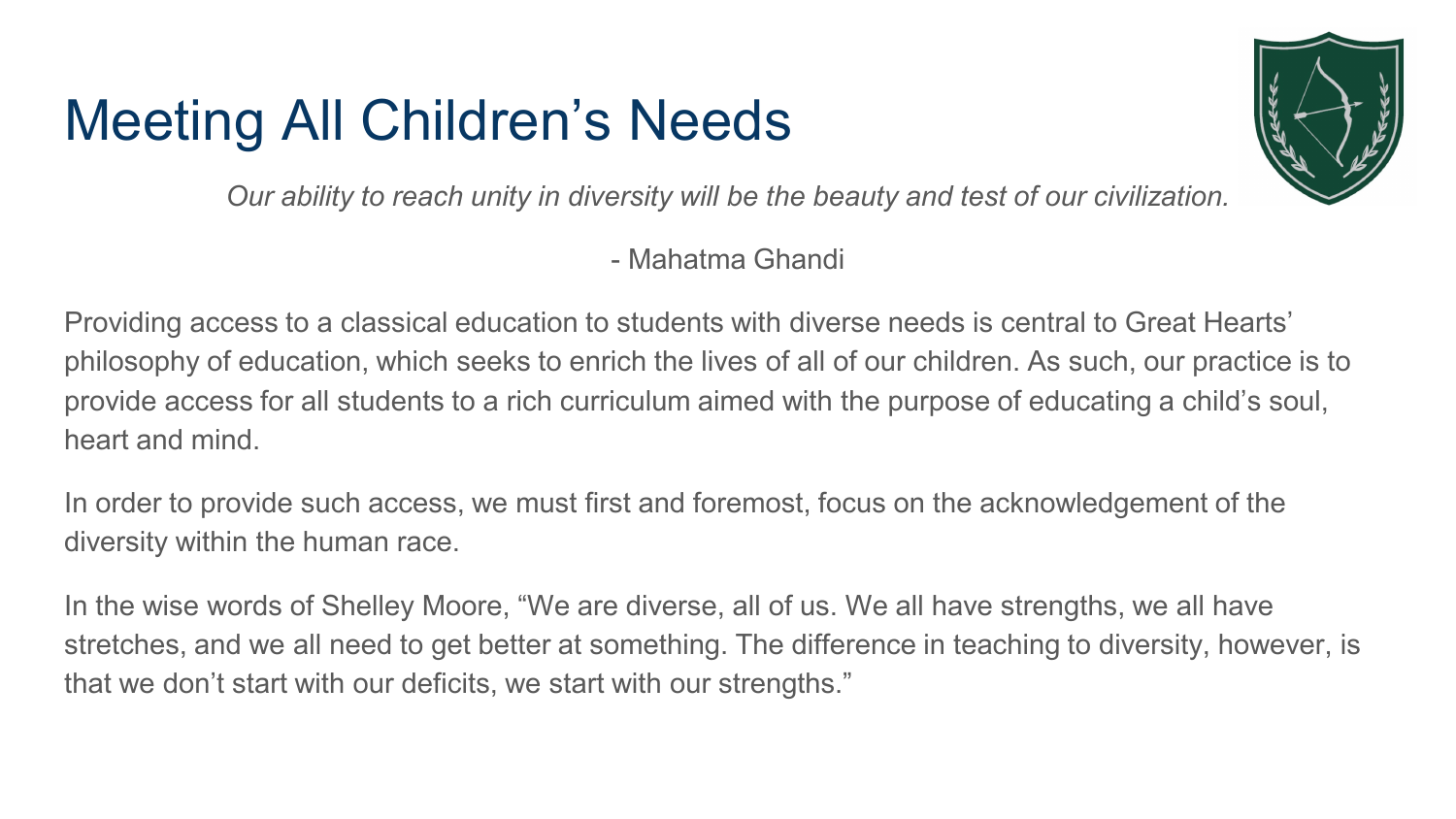## Continuum of Services

In the pursuit of goodness, truth, and beauty, for all of our students. Our focus is to help them understand their strengths by the fostering of our student's perseverance through the application of both courage and introspection. In order to understand your strengths, you must also see where you need to grow and the strength and ability of others to help you get there.

It is for this reason that Great Hearts Arlington provides a continuum of services for all of our students, including but not limited too:

- Child Find
- Response to Intervention
- 504

.

- English Learner
- Special Education Services

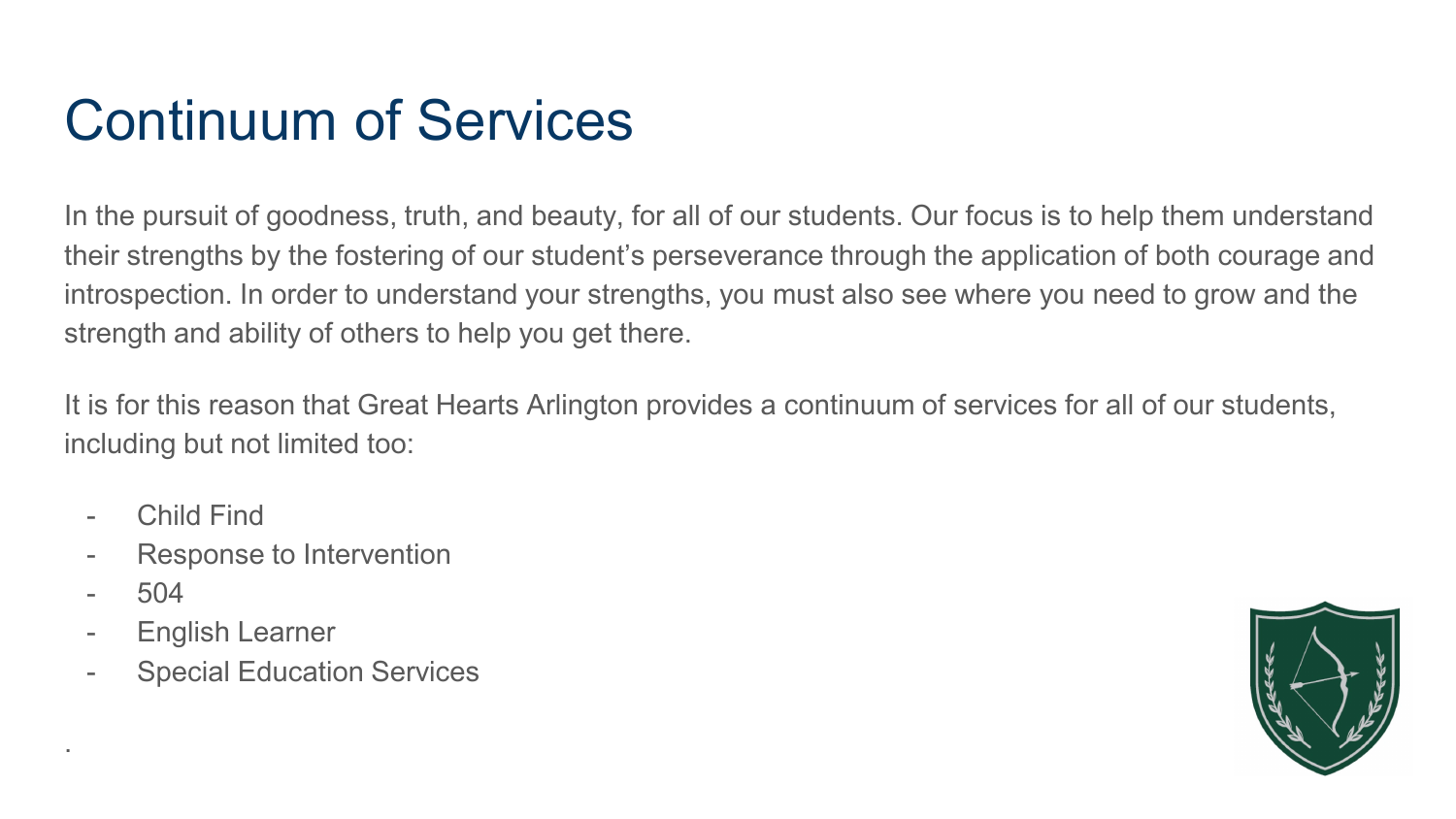## Child Find



Child Find's intent is to insure that all children from birth through 21 with delays or disabilities are identified, located, and evaluated with minimal cost to parents.

At Great Hearts Arlington, we encourage our parents and teachers to be diligent observers. There are no bad questions, just unspoken ones. As a parent if you believe your child or another in your household may be struggling or having difficulties, please speak with your child's teacher.

Areas that teachers or parents may see struggles or have questions include but are not limited to: language/speech, hearing, vision, cognitive/mental ability, physical skills, behavior, or selfhelp skills.

We work closely with local networks and school districts to provide information, supports, and if needed evaluation of children.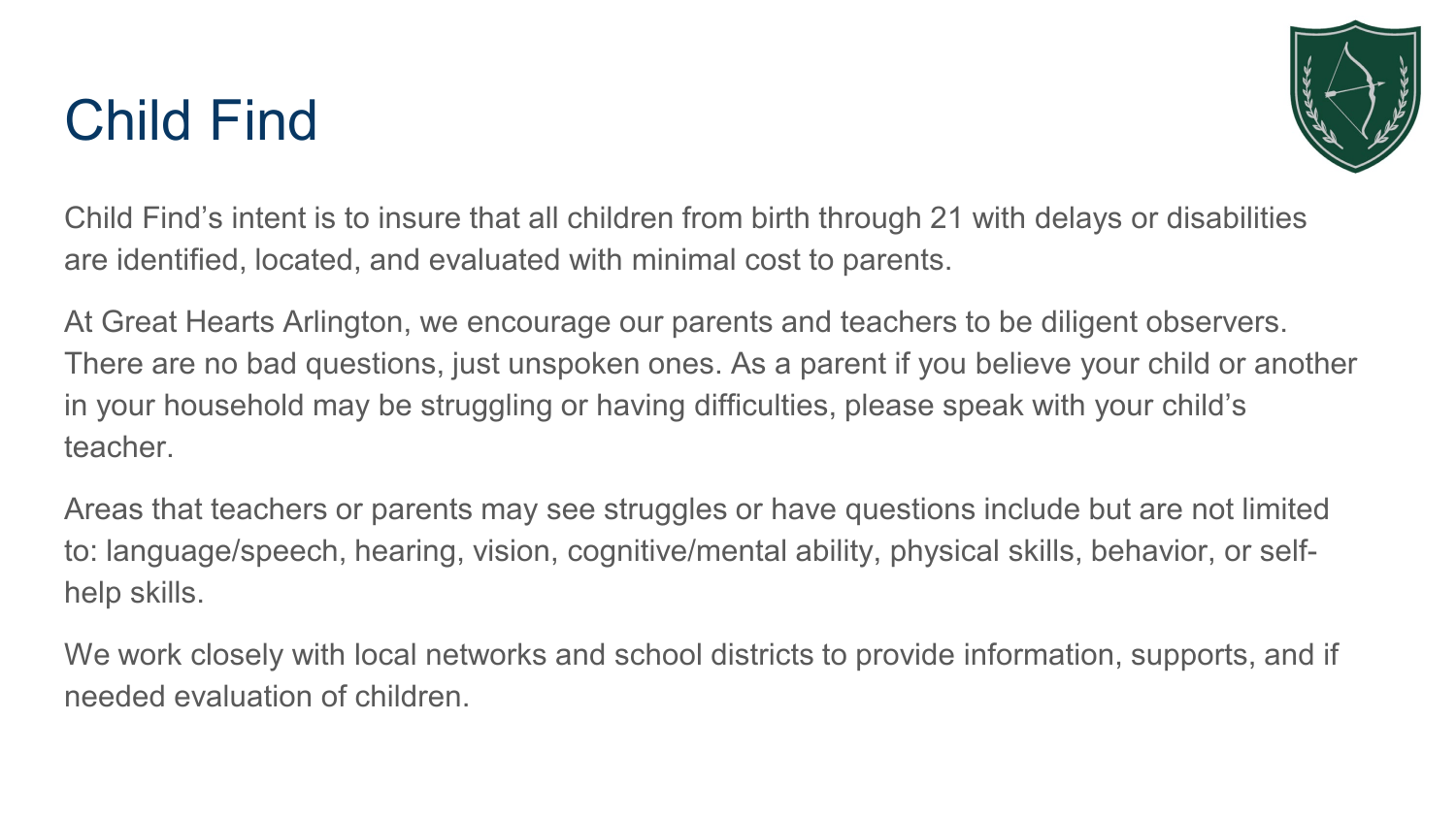#### Response to Intervention

At Great Hearts Arlington, we provide training for all of our teachers in what to look for and how to identify students who may need additional support.

Through Response to Intervention, general education teachers are able to meet and collaborate with a team of teachers, administrators, and special education faculty to discuss, trial and provide supports for children who are having difficulty in one or many areas. As a parent, you will always be informed if your child is beginning intervention and are an integral part of this process.

By providing interventions within the general education environment, we are better able to access a student's strengths and needs and whether a referral for a 504 or special education evaluation is needed to determine appropriate levels of support.

For questions, regarding Response to Intervention, please contact Cynthia Murray

- [Cynthia.Murray@GreatHeartsArlington.org.](mailto:Cynthia.Murray@GreatHeartsArlington.org)

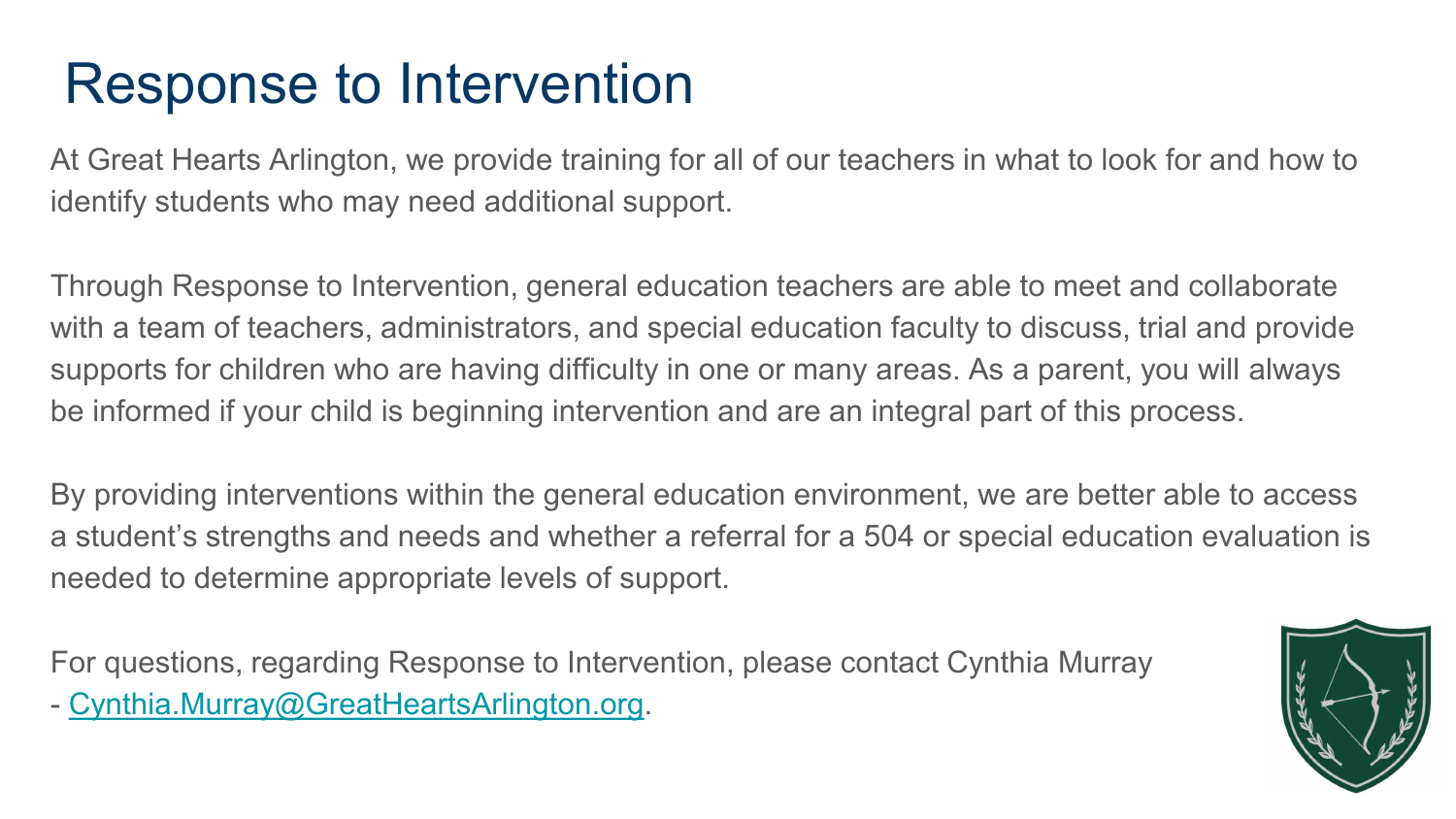#### 504: Rehabilitation Act of 1973

To be eligible for services and protections against discrimination on the basis of disability under Section 504 of the Rehabilitation Act, a student must be determined, as a result of an evaluation, to have a "physical or mental impairment" that substantially limits one or more major life activities. A 504 evaluation may include: a private doctor's evaluation, data collected from the classroom teacher, and data given by parents.

A 504 provides accommodations and/or changes to the learning environment to enable students to learn alongside their peers and access our curriculum.

If you would like to know more about 504 services/evaluation or have questions, please Cynthia Murray - [Cynthia.Murray@GreatHeartsArlington.org](mailto:Cynthia.Murray@GreatHeartsArlington.org).

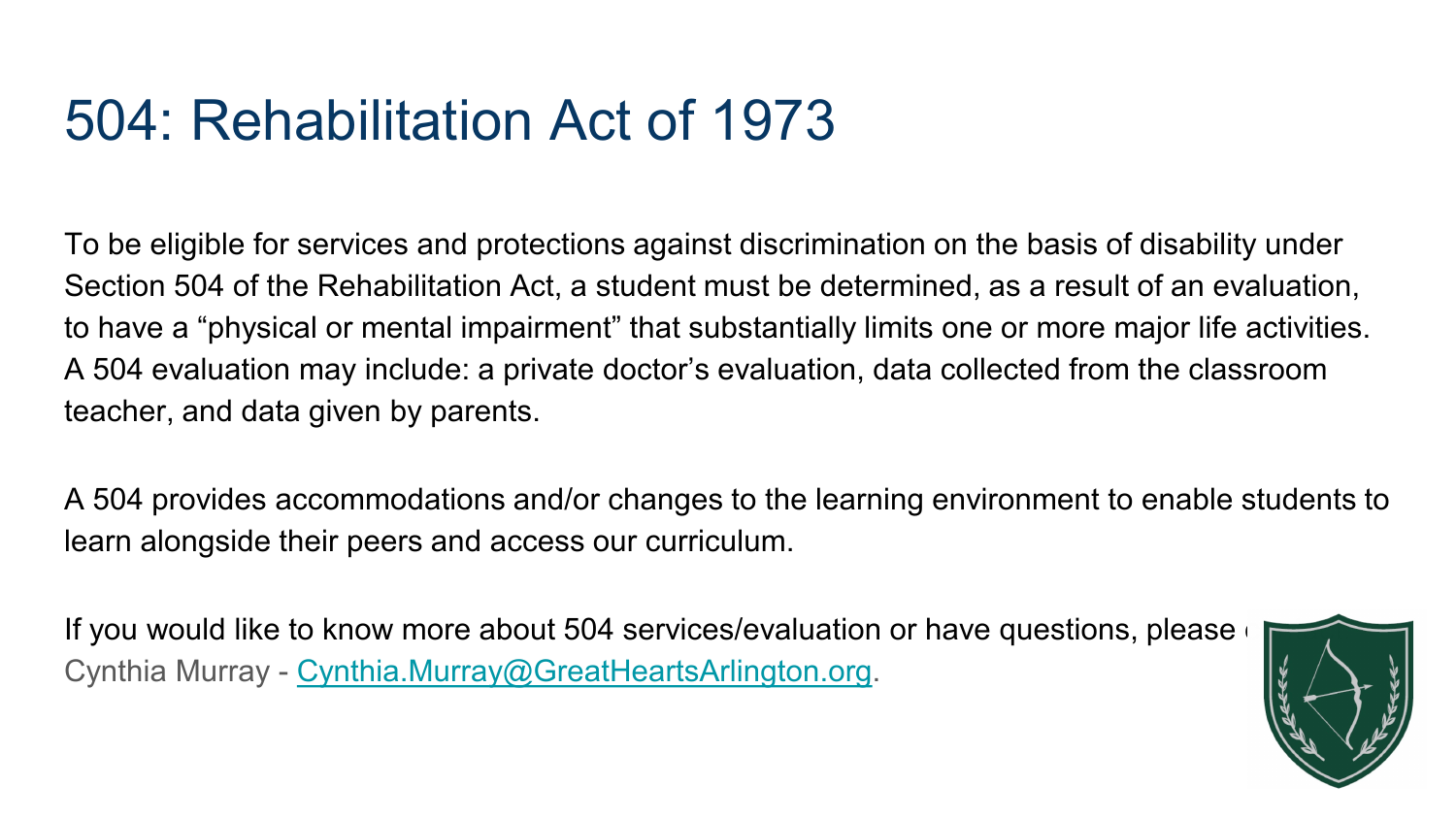# English Learners

Great Hearts Arlington offers English Learner (EL) Services at all grade levels for English Learners who are limited in their English proficiency. This program assists students by providing linguistic accommodations and/or services to students identified as having limited English proficiency in the areas of listening, speaking, reading, and/or writing. Through these accommodations/services, students are provided access to the curriculum in a manner in which they can understand while building their skills as an English speaker.

Students are assessed with the state-approved oral language proficiency and normreferenced tests to qualify for placement.

For any questions or about the eligibility of your child for these services, please contact April Clark - [April.Clark@GreatHeartsArlington.org.](mailto:April.Clark@GreatHeartsArlington.org)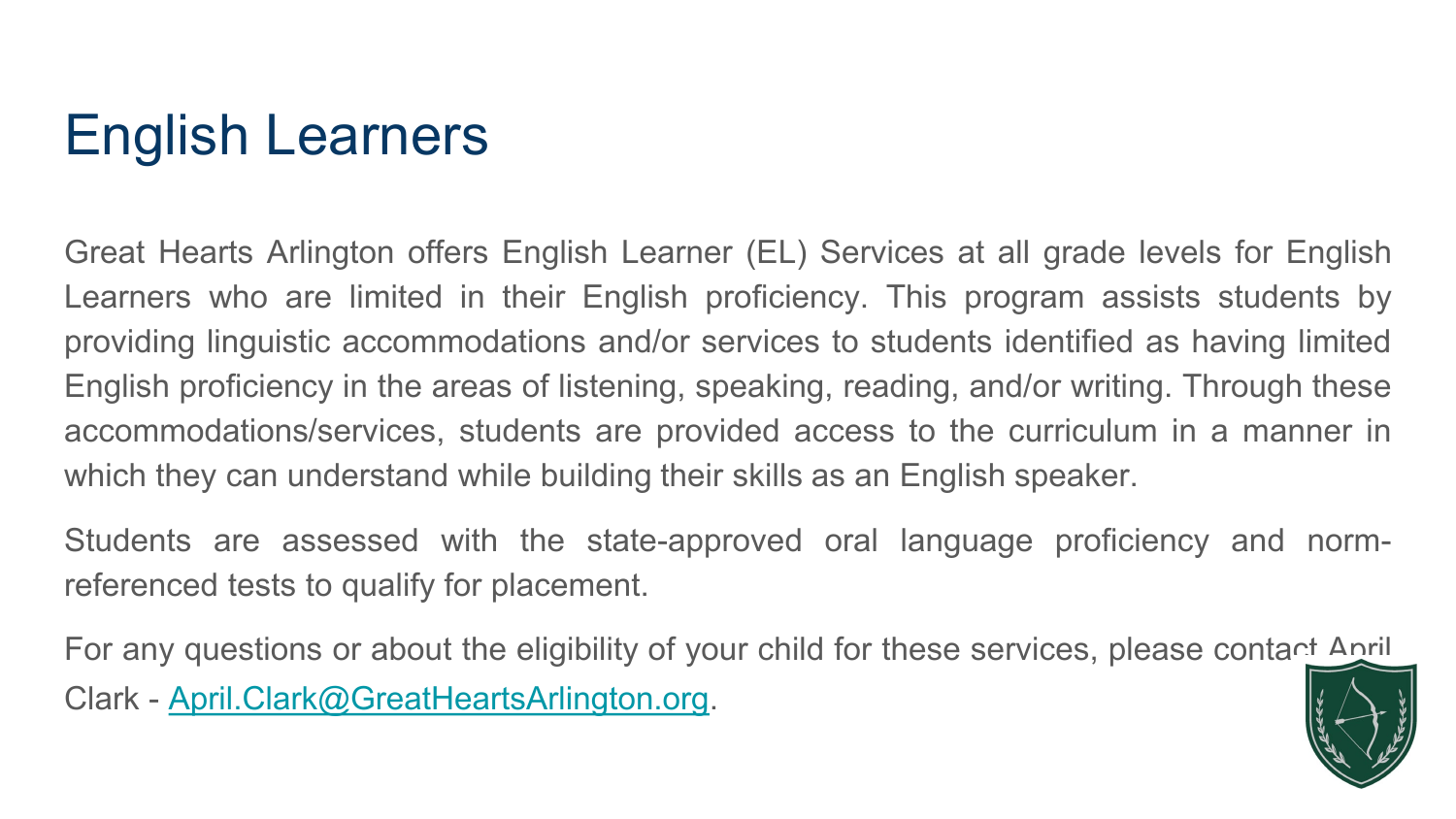## Special Education Services

In pursuit of the education of mind, body, and soul, our Special Education teams develop programs for each eligible student under IDEA (Individuals with Disabilities Education Act) that maximize access to the liberal arts curriculum through the use of accommodations and/or modifications both inside and outside of the classroom during the school day. As such our practice is to include students to the maximum extent possible in the general education classroom while supporting the development of strategies, skills, and self awareness through specialized instruction.

Special Education services are specifically designed to meet the unique needs of each student. Our students will be served through carefully planned Individual Education Plans (IEPs) and collaborative Annual, Review, and Dismissal (ARD) committee meetings. In addition to our inclusive practices, students who are determined to benefit from related services, may also receive the following on campus (not all are listed):

- Speech and Language Services Occupational Therapy Physical Therapy
- 

Vision Impairment **Access Entity Counseling Services** - Counseling Services

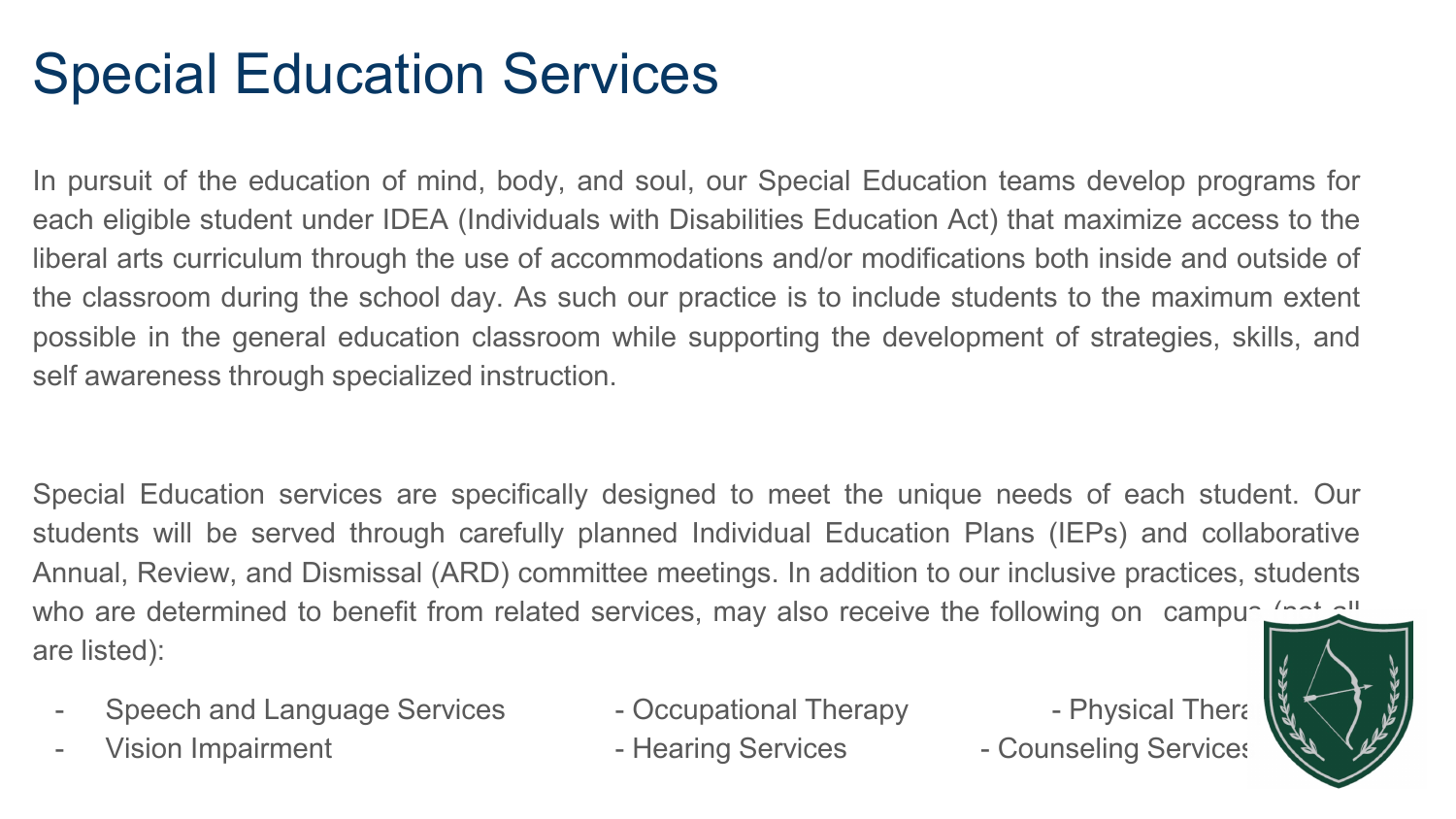#### Special Education Services



For more information regarding Special Education Services or if you suspect your child may have a disability, please contact: Reginald Terrell - [Reginald.Terrell@GreatHeartsArlington.org](mailto:Reginald.Terrell@GreatHeartsArlington.org).